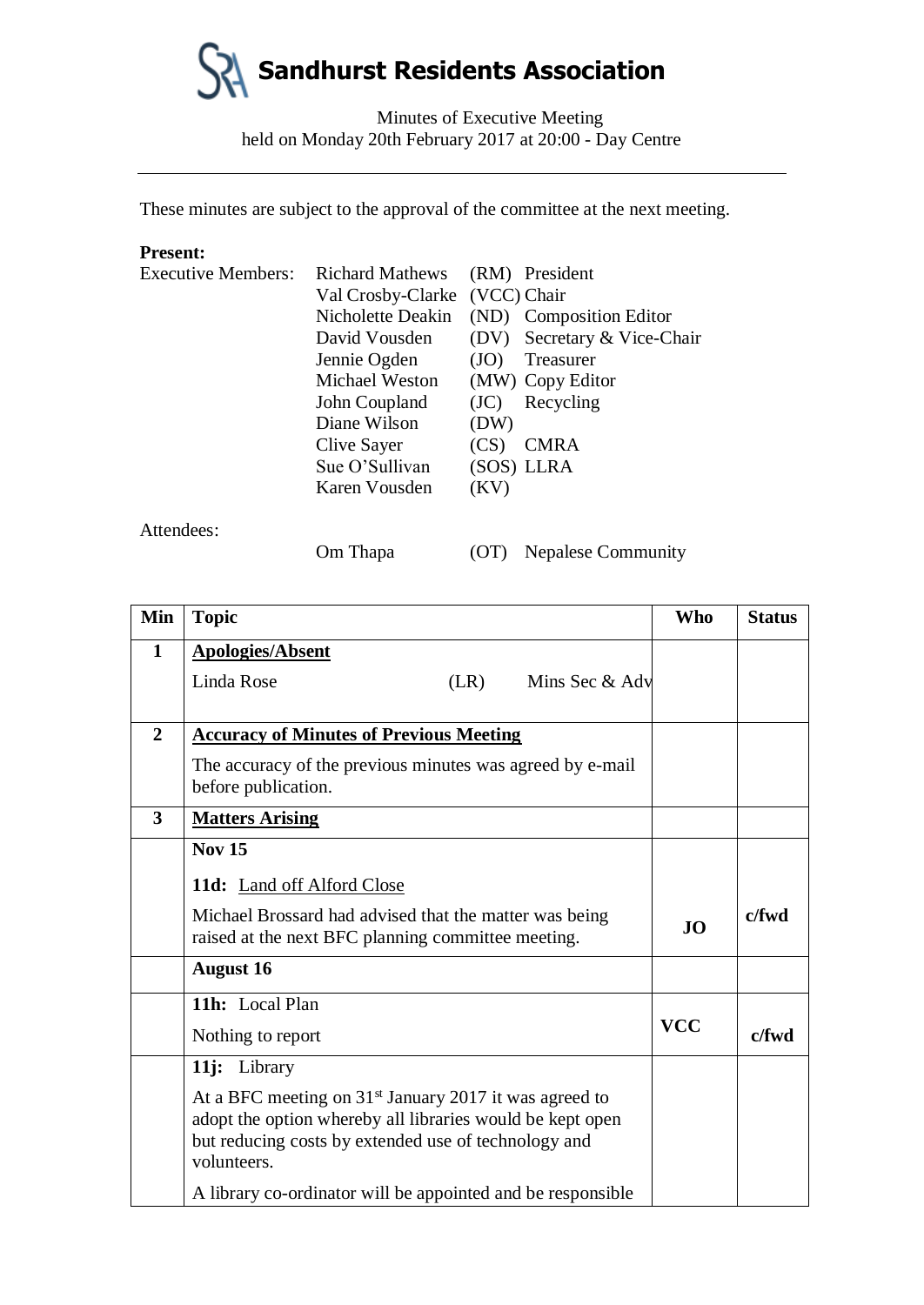**Sandhurst Residents Association**

# Minutes of Executive Meeting held on Monday 20th February 2017 at 20:00 - Day Centre

| Min | <b>Topic</b>                                                                                                                                                                                                                                                                         | <b>Who</b>             | <b>Status</b> |
|-----|--------------------------------------------------------------------------------------------------------------------------------------------------------------------------------------------------------------------------------------------------------------------------------------|------------------------|---------------|
|     | for training and co-ordinating volunteers and training them.<br>It is proposed to increase automation by introducing self<br>checking in and out of books to free up staff time. A<br>decision on capital spend is awaited.                                                          | <b>LR</b>              | c/fwd         |
|     | September 15                                                                                                                                                                                                                                                                         |                        |               |
|     | 11a: Nepalese Community Education                                                                                                                                                                                                                                                    |                        |               |
|     | The Nepalese community are finding integration very<br>difficult now that the education funding has been cut.<br>Enquiries as to what other options for language tuition may<br>be available will be made to the library (LR), the RMA (CS)<br>and to various Bracknell groups (DW). |                        |               |
|     | 11b: The Owlsmoor Community Hall is available at a cost<br>of £5 per hour. John Williams has volunteered to teach but<br>will need an interpreter. Enquiries were made at the RMA,<br>and a response is awaited.                                                                     | $\overline{\text{CS}}$ | $c$ /fwd      |
|     | November 16                                                                                                                                                                                                                                                                          |                        |               |
|     | 11a: Rackstraws Farm Sign                                                                                                                                                                                                                                                            |                        |               |
|     | Michael Brossard has contacted Whitbread requesting the<br>replacement of the sign and the matter is under discussion.                                                                                                                                                               | RM                     | $c$ /fwd      |
|     | <b>January 17</b>                                                                                                                                                                                                                                                                    |                        |               |
|     | Visit to St Michael's Church<br><b>6a:</b><br>Members of the committee had an interesting visit to the<br>church and were shown the extent of work carried out and<br>the extent of the renovations required.                                                                        | <b>ALL</b>             | <b>Closed</b> |
|     | Ask the football club for an article.<br><b>6b:</b>                                                                                                                                                                                                                                  |                        |               |
|     | An article was received and is being published.                                                                                                                                                                                                                                      | <b>DV</b>              | <b>Closed</b> |
|     | <b>11b:</b> Insurance Policy                                                                                                                                                                                                                                                         |                        |               |
|     | Payment for the insurance policy with Zurich is due on $1st$<br>March. Another provider has not been identified and so the<br>cover will be paid, and the search for a new policy will<br>continue during 2017.                                                                      | <b>JO</b><br><b>DV</b> | c/fwd         |
|     | 11e: Easyfundraising                                                                                                                                                                                                                                                                 | LR                     | <b>Closed</b> |
|     | 11g: $OOH$                                                                                                                                                                                                                                                                           |                        |               |
|     | A letter has been sent to the commissioning body regarding<br>the change to the OOH service for medical problems. The<br>letter offers the committee the opportunity to meet and<br>explain the changes to residents. Similar letter sent to                                         |                        |               |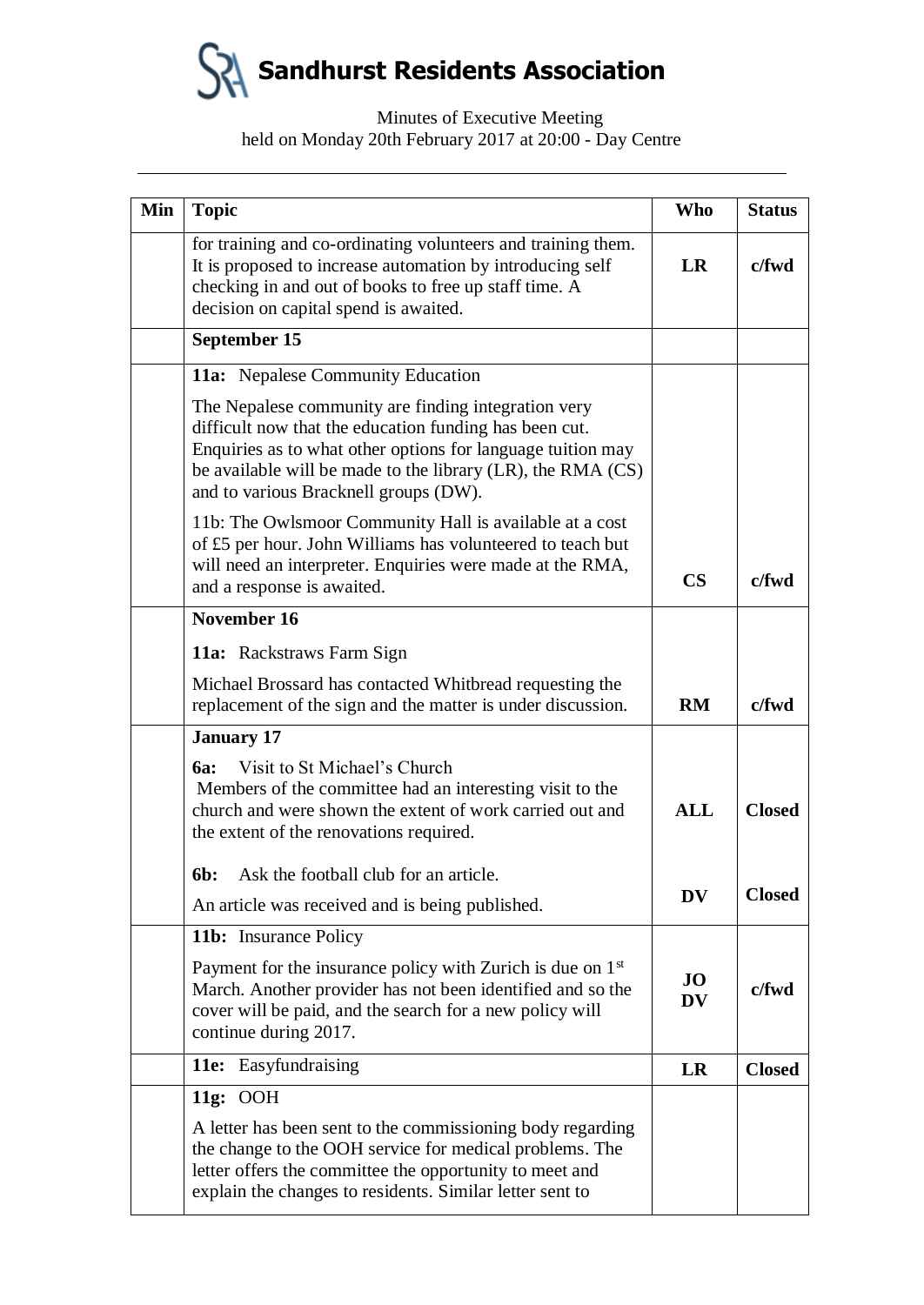**Sandhurst Residents Association**

# Minutes of Executive Meeting held on Monday 20th February 2017 at 20:00 - Day Centre

| Min              | <b>Topic</b>                                                                                                                                                                                                           | <b>Who</b>   | <b>Status</b> |
|------------------|------------------------------------------------------------------------------------------------------------------------------------------------------------------------------------------------------------------------|--------------|---------------|
|                  | Bracknell Healthwatch. Still awaiting a response from all<br>parties.                                                                                                                                                  | <b>DV</b>    | $c$ fwd       |
|                  | 11h: Committee e-mails.                                                                                                                                                                                                |              |               |
|                  | Apart from Michael Weston's this seems to have been<br>resolved.                                                                                                                                                       | LR           | <b>Closed</b> |
| $\boldsymbol{4}$ | <b>Treasurer's Report</b>                                                                                                                                                                                              |              |               |
|                  | Figures are to the end of December                                                                                                                                                                                     |              |               |
|                  | <b>Current Account</b><br>£1,926.27                                                                                                                                                                                    |              |               |
|                  | Reserve Account<br>£29,912.17                                                                                                                                                                                          |              |               |
|                  | <b>Total</b><br>£31,838.44                                                                                                                                                                                             |              |               |
| 5                | <b>Donations</b>                                                                                                                                                                                                       |              |               |
|                  | Nothing to report                                                                                                                                                                                                      |              |               |
| 6                | <b>Magazine</b>                                                                                                                                                                                                        |              |               |
|                  | It was advised that the magazine was proceeding OK but<br>that because it was a short month delivery will be later.                                                                                                    | <b>MW/ND</b> |               |
| $\overline{7}$   | <b>Website</b>                                                                                                                                                                                                         |              |               |
|                  | Further updates had been undertaken and others gradually<br>being done.                                                                                                                                                | DV           | $c$ /fwd      |
| 8                | <b>Recycling</b>                                                                                                                                                                                                       |              |               |
|                  | The reported increase in fly tipping was advised and it was<br>commented that at the time the new charges were<br>implemented the general consensus was that this would<br>happen but these comments had been ignored. |              |               |
| 9                | <b>Projects</b>                                                                                                                                                                                                        |              |               |
|                  | Nothing to report                                                                                                                                                                                                      |              |               |
| 10               | <b>Planning</b>                                                                                                                                                                                                        |              |               |
|                  | It was reported that an application for planning permission<br>had been proposed for the site where the old St Mary's<br>church hall had been in Wellington Road.                                                      |              |               |
| 11               | <b>AOB:</b>                                                                                                                                                                                                            |              |               |
|                  | a) DV had written to BFC about their 2% credit card<br>charge                                                                                                                                                          | <b>DV</b>    | c/fwd         |
|                  | b) Speaker for the AGM                                                                                                                                                                                                 | All          |               |
|                  | c) KV advised that in response to several complaints                                                                                                                                                                   |              |               |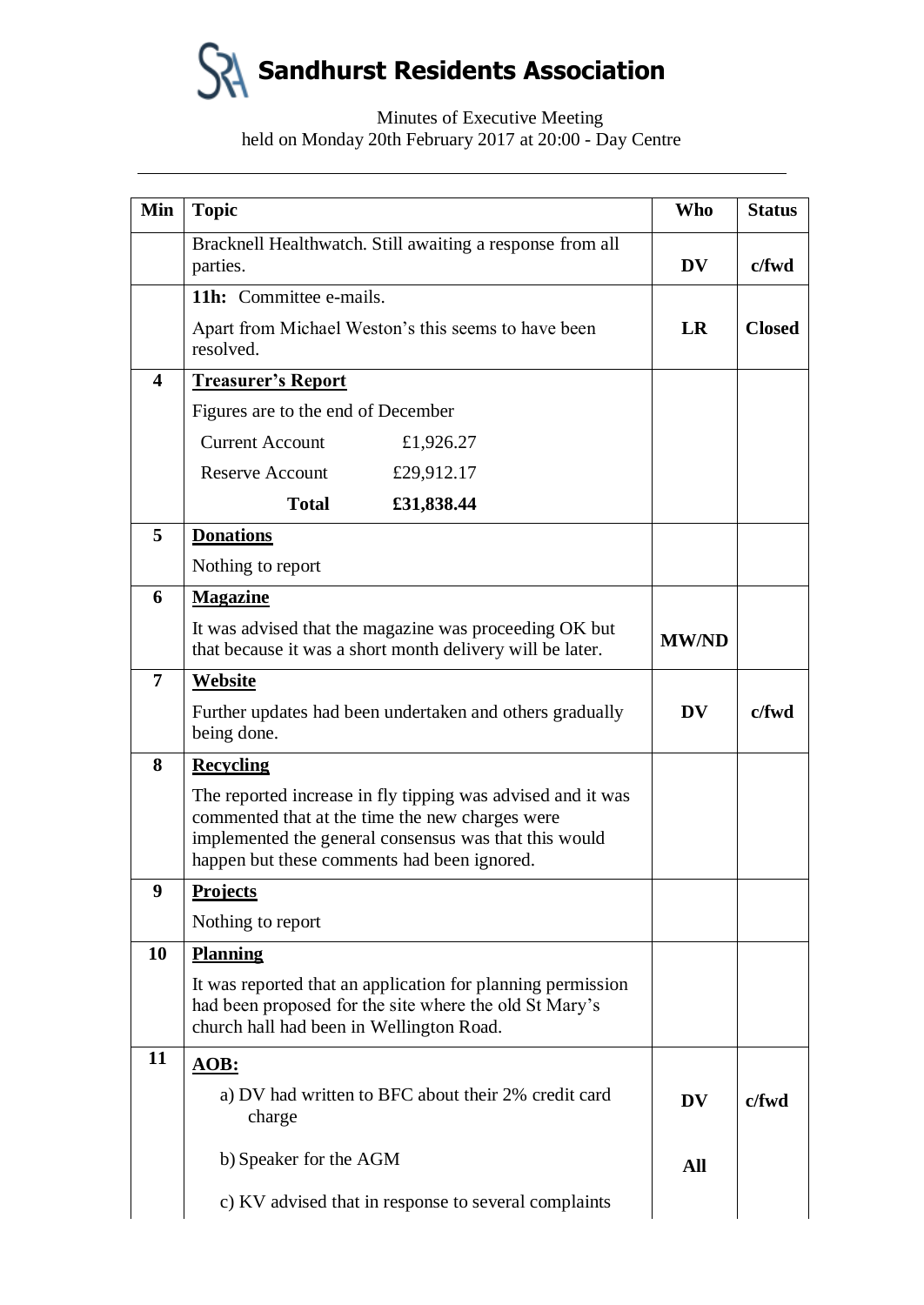**Sandhurst Residents Association**

# Minutes of Executive Meeting held on Monday 20th February 2017 at 20:00 - Day Centre

| Min | <b>Topic</b>                                                                                                                                                                                                                                             | <b>Who</b> | <b>Status</b> |
|-----|----------------------------------------------------------------------------------------------------------------------------------------------------------------------------------------------------------------------------------------------------------|------------|---------------|
|     | about the potholes in Rackstraws Road between<br>Magdalen Road roundabout and Abingdon Road.                                                                                                                                                             | KV         | c/fwd         |
|     | d) ND expressed concern at the malfunctioning of the<br>crossing at the bottom of Branksome Hill<br>Road/Yorktown Road which still were not working<br>correctly and were a danger especially for parents<br>and children going to and from the schools. | <b>ND</b>  | c/fwd         |
|     | e) An article was to be written about the dangers and<br>inconvenience of inconsiderate parking in the area<br>close to road junctions and to point out the legal<br>restrictions.                                                                       | <b>MW</b>  | c/fwd         |
|     | f) It was reported that there were to be several changes<br>about the policing in the Sandhurst area and we<br>would seek further clarification                                                                                                          | <b>VCC</b> | $c$ fwd       |
|     | The meeting closed at 9:15pm                                                                                                                                                                                                                             |            |               |